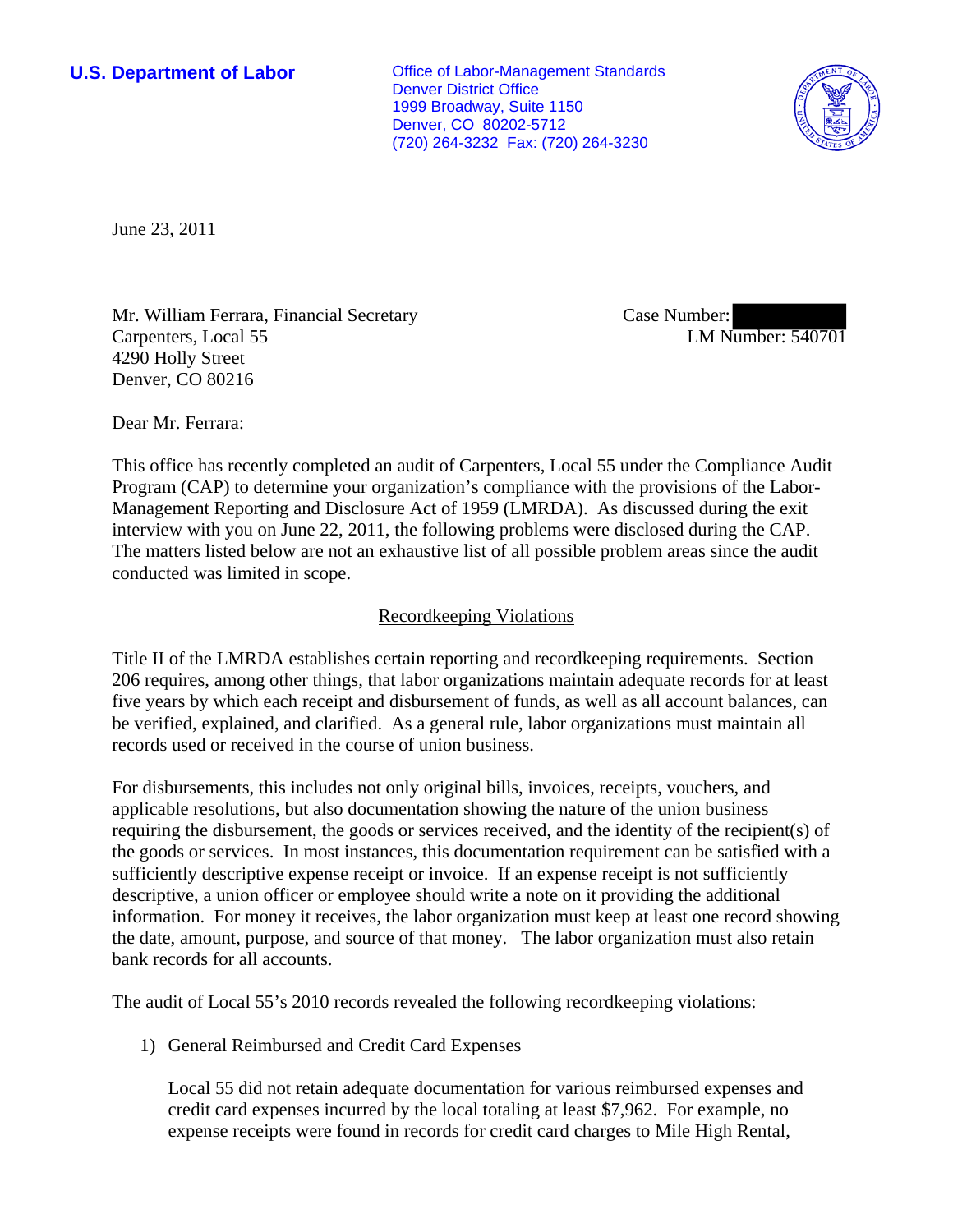Lehrer's Flowers, Southwest Airlines, King Soopers, Target, Subway, and to various vendors for office supplies.

As noted above, labor organizations must retain original receipts, bills, and vouchers for all disbursements. The president and treasurer (or corresponding principal officers) of your union, who are required to sign your union's LM report, are responsible for properly maintaining union records.

2) Disposition of Property

Local 55 did not maintain an inventory of hats, jackets, and other property it purchased, sold, or gave away. For example, the union spent over \$39,100 on jackets, T-shirts, pencil clips, calendars, Rockies tickets, and gift cards it gave away to members. However, the names of members who received items bought with union funds were missing from records. The union kept a signed list of 31 members who received "tickets," but the list did not show the type of tickets or the number of tickets that each member received.

The union must report the value of any union property on hand at the beginning and end of each year in Item 28 of the LM-2 (Other Assets). The union must retain an inventory or similar record of property on hand to verify, clarify, and explain the information that must be reported in Item 28. The union must record in at least one record the date and amount received from each sale or gift of union hats, jackets and other items.

3) Failure to Record Receipts

In a sample of receipts OLMS reviewed, Local 55 did not record in receipts records, cash received from five new members for initiation fees totaling \$780. The cash was not deposited to any Local 55 accounts. Although the union later showed that the cash was deposited into a separate account owned by the Carpenters and District Council in Kansas City, MO, the cash was not recorded in any Local 55 receipts records, nor was it recorded as a disbursement to the Kansas City local's account.

Also numerous duplicate receipts issued to members for dues and initiation fees, do not indicate if the receipts were in the form of cash, check, or money order. Union receipts records must include an adequate identification of all money the union receives. The records should show the date and amount received, and the source of the money.

4) Information not Recorded in Meeting Minutes

During the audit, meeting minutes showed that the membership authorized various purchases such as T-shirts, jackets, hats, pencil clips, gift cards, calendars, and Rockies tickets. However, the minutes contained no reference to membership approval for the total amount approved for items that the union purchased with union funds, or the names of individuals who were authorized to travel, or the business conducted.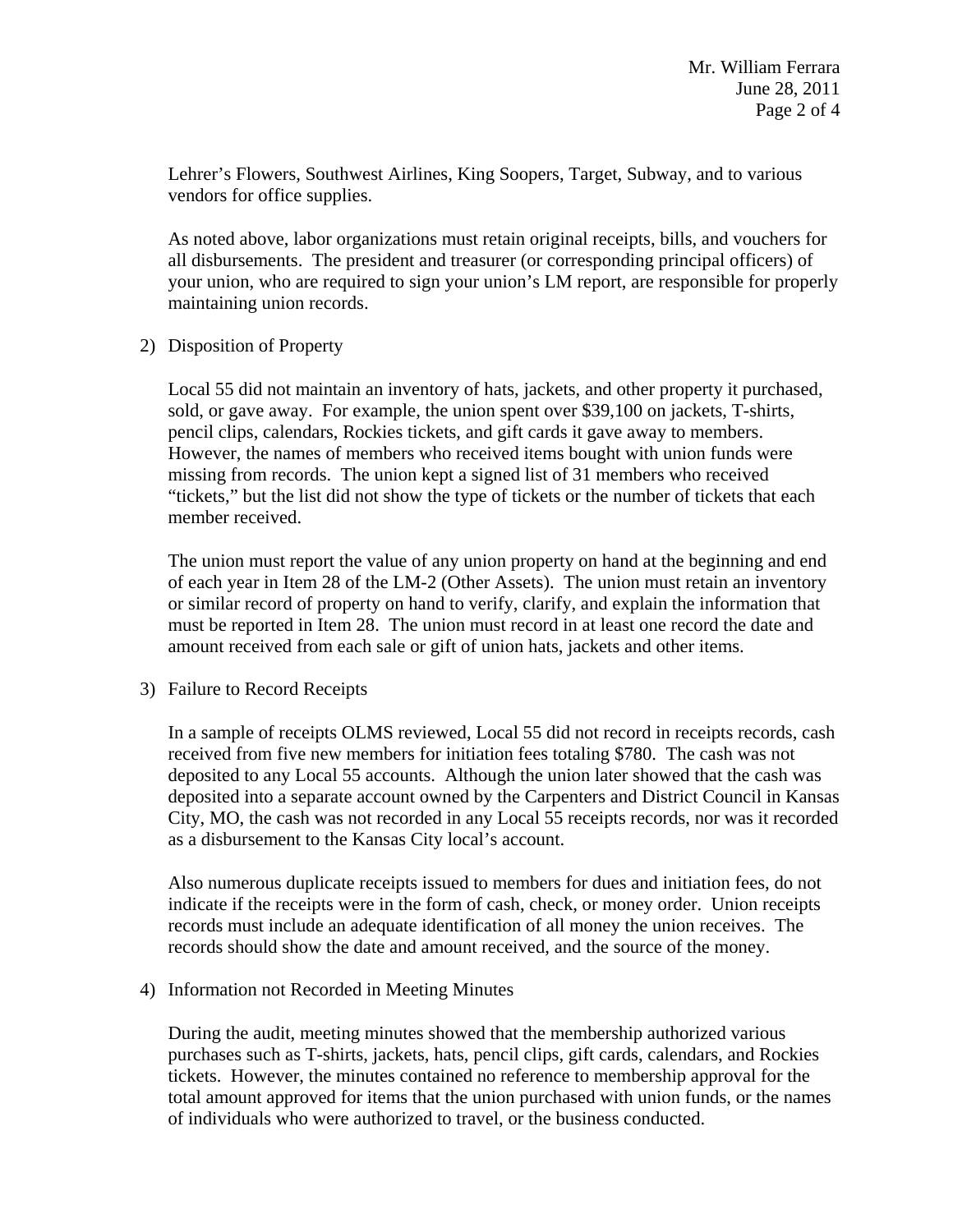Section 54-D of the International Carpenters Constitution requires that all funds paid from local funds, be approved by a majority vote of the members present at membership meetings, and that the minutes of all meetings report any disbursement authorizations made at those meetings.

The proper maintenance of union records is the personal responsibility of the individuals who are required to file Local 55's LM report. You should be aware that under the provisions of Section 209(a) of the LMRDA and Section 3571 of Title 18 of the U.S. Code, willful failure to maintain records can result in a fine of up to \$100,000 or imprisonment for not more than one year, or both. Under the provisions of Section 209(c) of the LMRDA and Section 3571 of Title 18 of the U.S. Code, willful destruction or falsification of records can result in a fine of up to \$100,000 or imprisonment for not more than one year, or both. The penalties provided in Section 209(c) and Section 3571 of Title 18 apply to any person who caused the violations, not just the individuals who are responsible for filing the union's LM report.

## Reporting Violations

The audit disclosed a violation of LMRDA Section 201(b), which requires labor organizations to file annual financial reports accurately disclosing their financial condition and operations. The Labor Organization Annual Report (Form LM-2) filed by Local 55 for the fiscal year ended June 30, 2010, was deficient in the following area:

## Failure to File Bylaws

The audit disclosed a violation of LMRDA Section 201(a), which requires that a union submit a copy of its revised constitution and bylaws with its LM report when it makes changes to its constitution or bylaws. Local 55 amended its constitution and bylaws in 2002, but did not file a copy with its LM report for that year.

Local 55 has now filed a copy of its constitution and bylaws.

## Other Issues

1. Expense Policy

As I discussed during the exit interview with you, the audit revealed that Local 55 does not have a clear policy regarding the types of expenses personnel may claim for reimbursement and the types of expenses that may be charged to union credit cards. OLMS recommends that unions adopt written guidelines concerning such matters.

2. Signing Blank Checks

During the audit, you advised that officers sign blank checks to pay officer salaries at membership meetings. Your union's bylaws require that all checks be signed by the